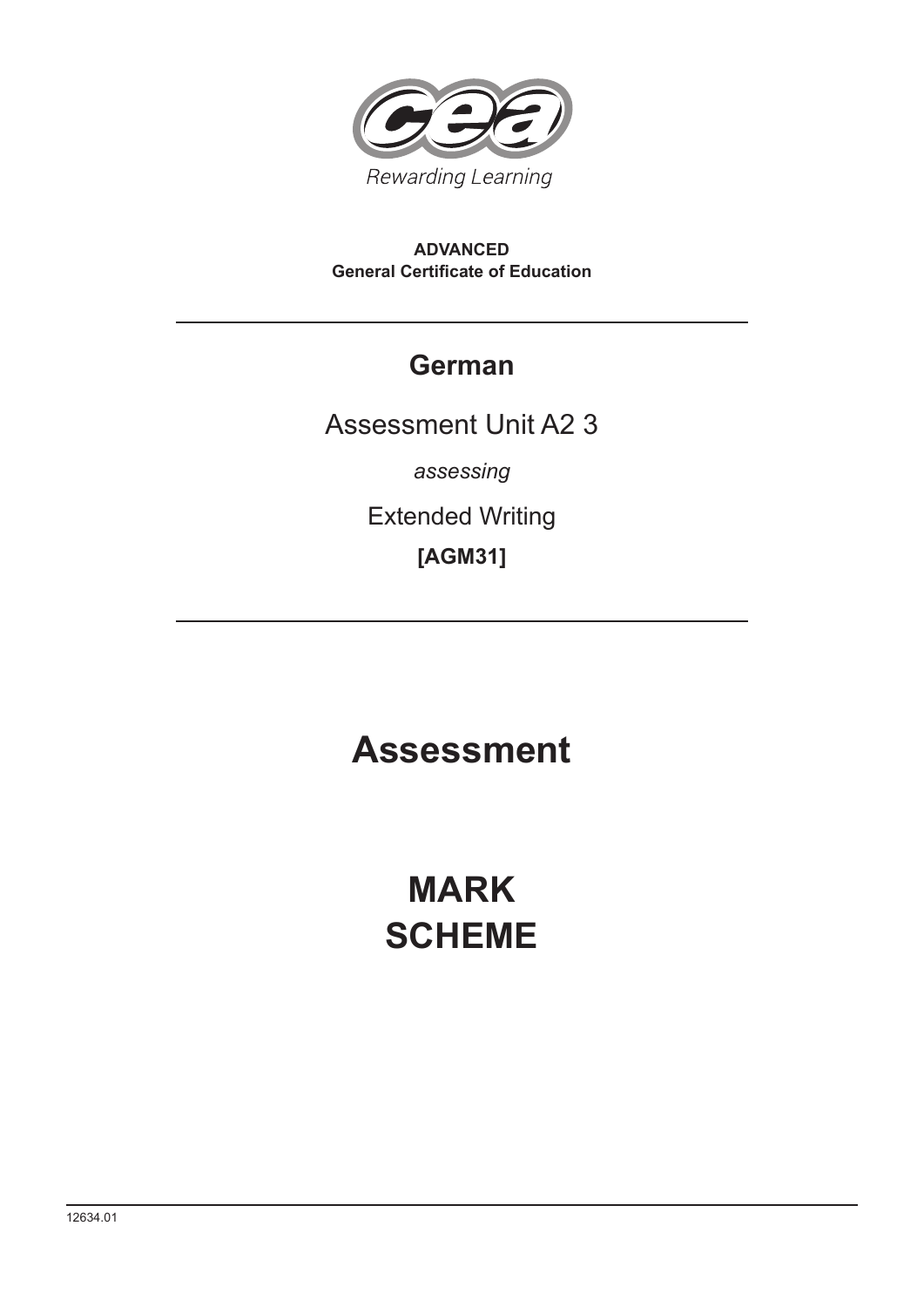#### **General Marking Instructions**

#### *Introduction*

The main purpose of this mark scheme is to ensure that CCEA Assessment Resources are marked accurately, consistently and fairly. The mark scheme provides teachers with an indication of the nature and range of candidates' responses likely to be worthy of credit. It also sets out the criteria which they should apply in allocating marks to candidates' responses.

#### *Assessment objectives*

Below are the assessment objectives for **GCE German**

Candidates should be able to:

- **AO1** Understand and respond, in speech and writing, to spoken language drawn from a variety of sources, including face-to-face interaction.
- **AO2** Understand and respond, in speech and writing, to written language drawn from a variety of sources.
- **AO3** Manipulate the language accurately and appropriately, in spoken and written forms, using a range of lexis and structure.
- **AO4** Show knowledge and understanding of, and respond critically and analytically to, different aspects of the culture and society of countries and communities where the language is spoken and demonstrate critical analysis and evaluation of works created in the language studied.

#### *Quality of candidates' responses*

In marking the CCEA Assessment Resources, teachers should be looking for a quality of response reflecting the level of maturity which may reasonably be expected of a 17 or 18-year-old.

#### *Flexibility in marking*

Mark schemes are not intended to be totally prescriptive. No mark scheme can cover all the responses which candidates may produce. In the event of unanticipated answers, teachers are expected to use their professional judgement to assess the validity of answers.

#### *Positive marking*

Teachers are encouraged to be positive in their marking, giving appropriate credit for what candidates know, understand and can do rather than penalising candidates for errors or omissions. Teachers should make use of the whole of the available mark range for any particular question, and be prepared to award full marks for a response which is as good as might reasonably be expected of a 17 or 18-year-old.

#### *Awarding zero marks*

Marks should only be awarded for valid responses and no marks should be awarded for an answer which is completely incorrect or inappropriate.

#### *Types of mark schemes*

Mark schemes for tasks or questions which require candidates to respond in extended written form are marked on the basis of levels of response which take account of the quality of written communication.

Other questions which require only short answers are marked on a point for point basis with marks awarded for each valid piece of information provided.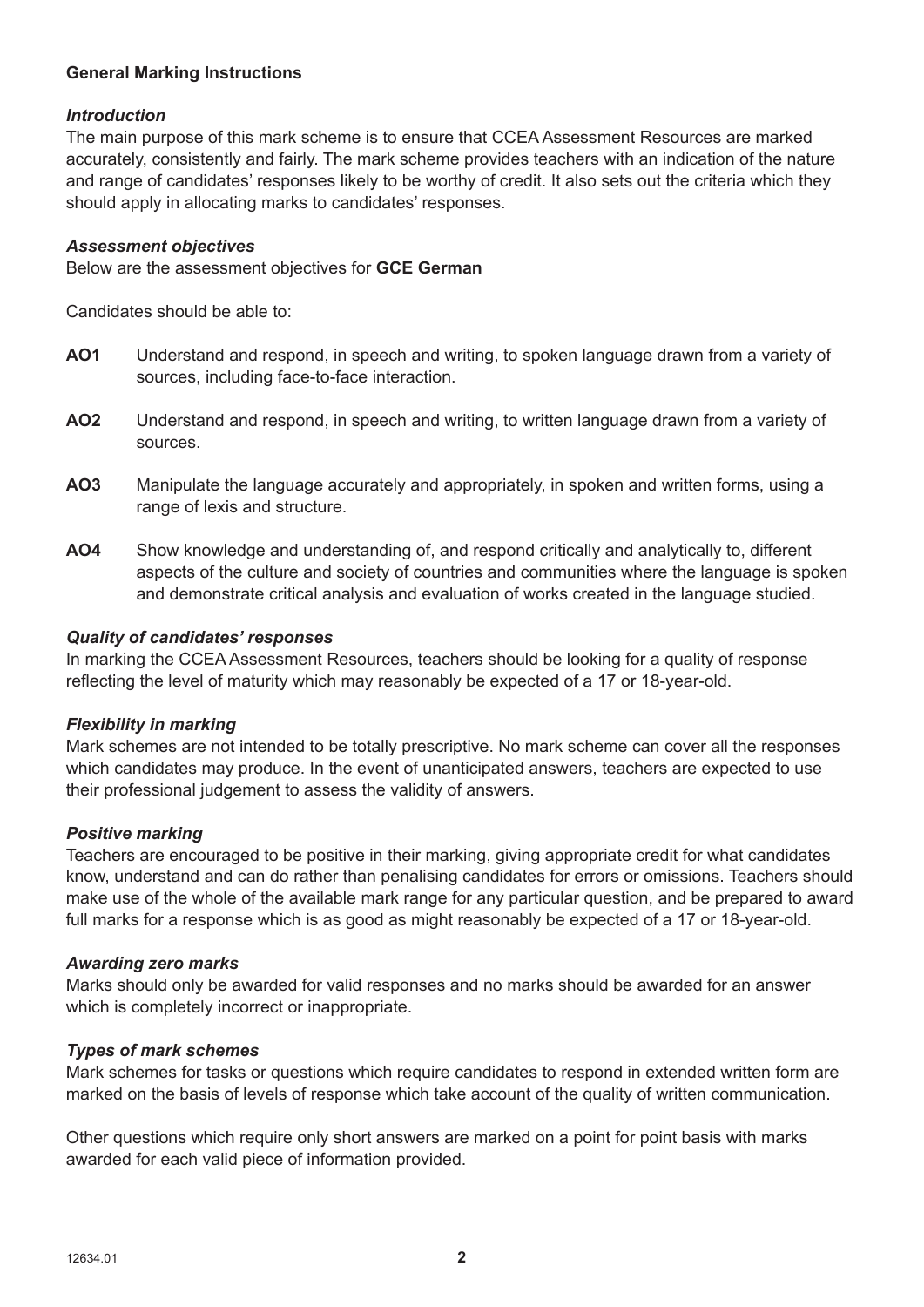#### *Levels of response*

In deciding which level of response to award, teachers should look for the 'best fit' bearing in mind that weakness in one area may be compensated for by strength in another. In deciding which mark within a particular level to award to any response, teachers are expected to use their professional judgement.

The following guidance is provided to assist teachers.

- *Threshold performance:* Response which just merits inclusion in the level and should be awarded a mark at or near the bottom of the range.
- • *Intermediate performance:* Response which clearly merits inclusion in the level and should be awarded a mark at or near the middle of the range.
- *High performance:* Response which fully satisfies the level description and should be awarded a mark at or near the top of the range.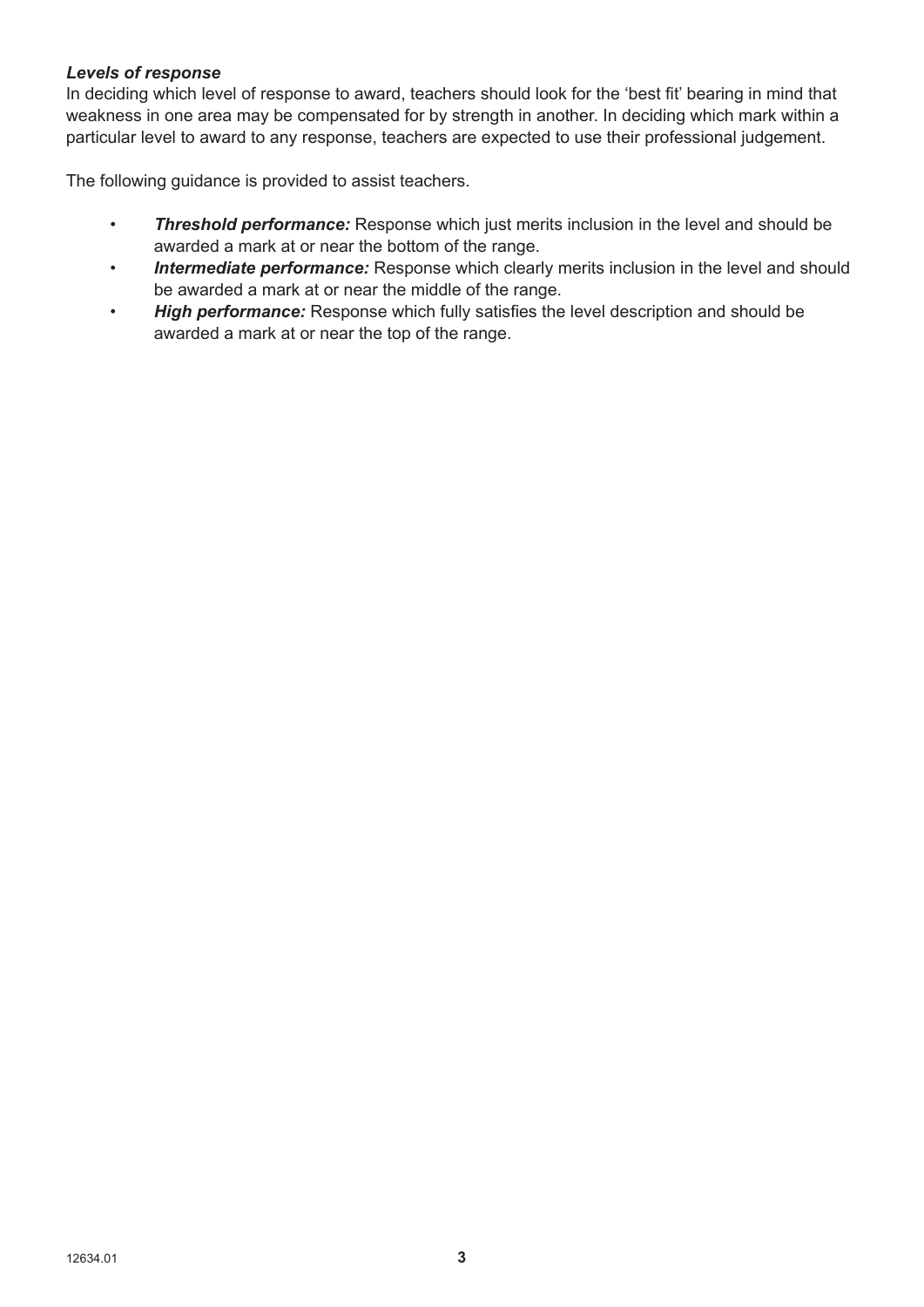#### **Assessment Objectives**

At A2 level, while knowledge and understanding of the text is expected, there is more emphasis on an ability to analyse and develop a critical argument in response to the question. At this level, a lack of analysis would normally serve as an indicator of a weak or average performance. The main expectation will be on the student's ability to show that, in addition to knowing and fully understanding the text, they are able to formulate a critical response to it.

In this paper the assessment objectives are intended to assess discrete but related aspects of the response. AO3 is usually straightforward in its focus on the level and correctness of the language used. Differentiation between AO2 and AO4 requires more subtlety. AO2 assesses how well the student has understood and responded to the question, with good evidence of analytical skills. The structure of the response is key to showing that understanding and articulating a persuasive response. This assessment objective focuses very clearly on how effectively the candidate has answered the question asked. AO4 assesses how well the student has supported that answer with detailed and accurate reference to the text in a way that relates to the question asked. Inclusion of knowledge of the text that is not directly related or required by the question should not attract marks.

#### **A2 3 Extended Writing**

#### **Target Assessment Objective AO2**

| <b>Bands</b>   | <b>AO2 Performance Descriptors</b><br><b>Understanding</b>                                                                                                                                                                                              | <b>Marks</b>    |
|----------------|---------------------------------------------------------------------------------------------------------------------------------------------------------------------------------------------------------------------------------------------------------|-----------------|
| 5              | The candidate demonstrates an excellent understanding of the<br>requirements of the question. The question is addressed appropriately<br>and coherently with minimum repetition and no irrelevant material.<br>There is very good evidence of analysis. | $[29]$ - $[35]$ |
| 4              | The candidate shows a very good understanding of the requirements of<br>the question. The question is addressed appropriately and coherently.<br>There is good evidence of analysis.                                                                    | $[22]$ - $[28]$ |
| 3              | The candidate shows good understanding of the requirements of the<br>question. The response may be of a general nature, lacking structure or<br>uneven.                                                                                                 | $[15] - [21]$   |
| $\overline{2}$ | The candidate shows quite limited understanding of the requirements of<br>the question. The response may be unstructured or inconsistent.                                                                                                               | $[8] - [14]$    |
|                | The candidate shows very limited understanding of the requirements of<br>the question. Very little relevant information is given.                                                                                                                       | $[1]-[7]$       |
| 0              | No valid response/incorrect/inappropriate/not worthy of credit.                                                                                                                                                                                         | [0]             |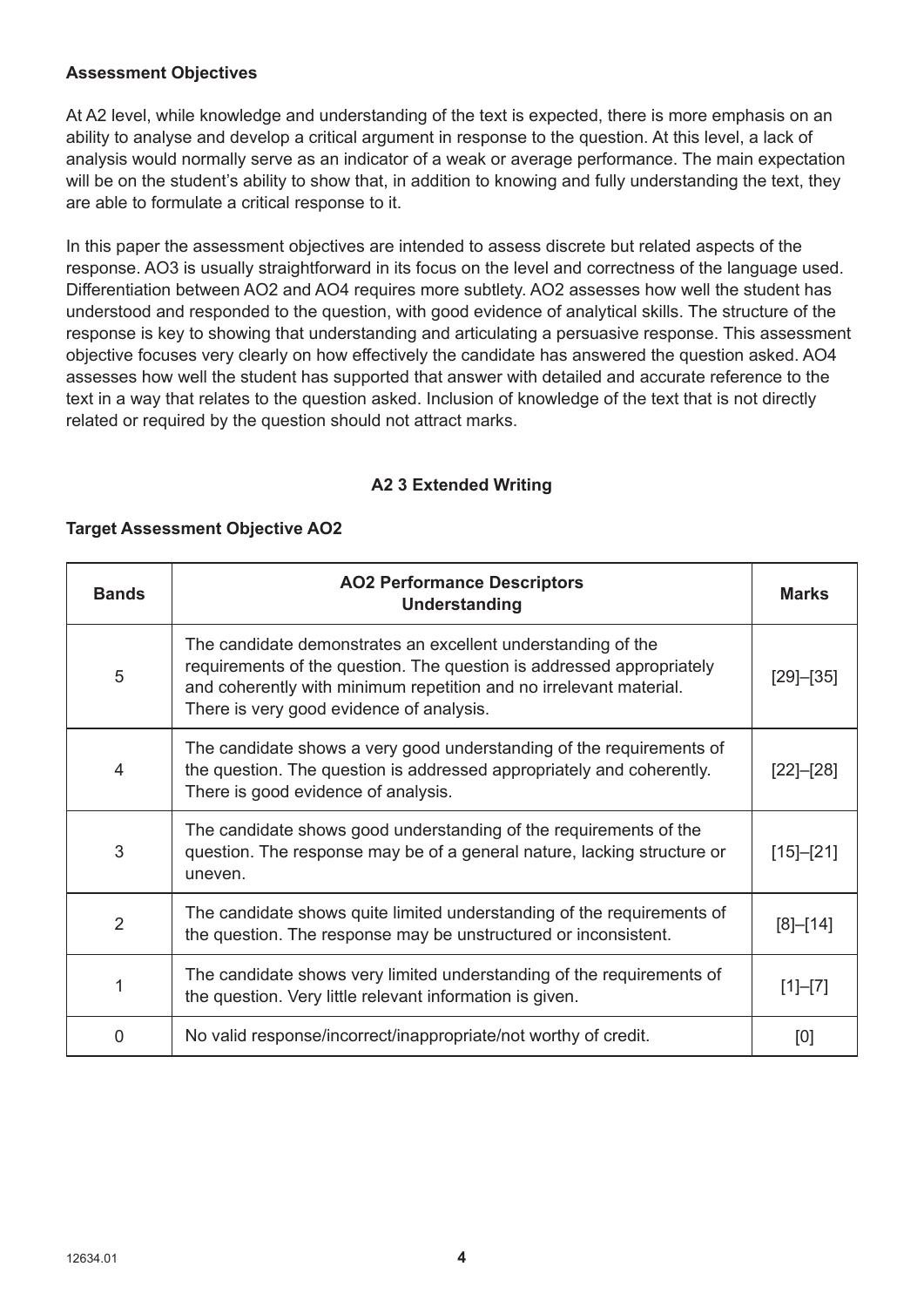## **Target Assessment Objective AO4**

| <b>Bands</b>   | <b>AO4 Performance Descriptors</b><br><b>Knowledge</b>                                                                                                                                                       | <b>Marks</b>    |
|----------------|--------------------------------------------------------------------------------------------------------------------------------------------------------------------------------------------------------------|-----------------|
| 5              | The candidate demonstrates an excellent knowledge of the text<br>studied, focusing appropriately on key aspects of the question. Detailed<br>knowledge, views, arguments and insights are presented clearly. | $[17]$ - $[20]$ |
| $\overline{4}$ | The candidate shows a very good knowledge of the text studied,<br>focusing appropriately on certain key aspects of the question.                                                                             | [13]–[16]       |
| 3              | The candidate shows good knowledge of the text studied and is able<br>to focus on some aspects of the question.                                                                                              | [9]–[12]        |
| 2              | The candidate shows quite limited knowledge of the text studied. There<br>may be a lack of focus on key aspects of the question. Information given<br>may be generally vague.                                | $[5] - [8]$     |
|                | The candidate shows very limited knowledge of the text studied. Little<br>relevant information is given.                                                                                                     | $[1]-[4]$       |
| 0              | No valid response/incorrect/inappropriate/not worthy of credit.                                                                                                                                              | [0]             |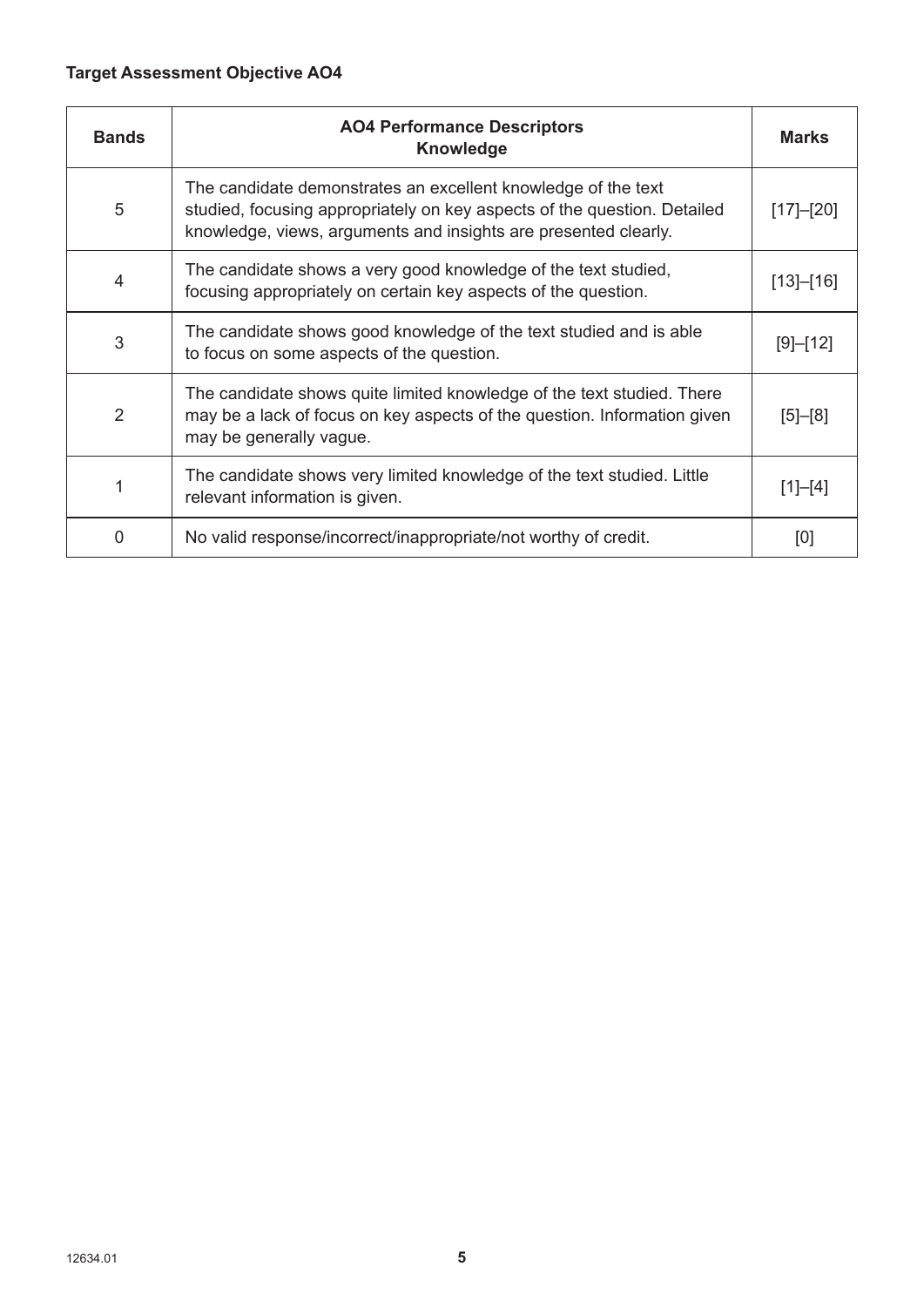## **Target Assessment Objective AO3**

| <b>Bands</b>   | <b>AO3 Performance Descriptors</b><br><b>Target Language</b>                                                                                                                                                                | <b>Marks</b>  |
|----------------|-----------------------------------------------------------------------------------------------------------------------------------------------------------------------------------------------------------------------------|---------------|
| 5              | Excellent command of language with frequent and complex structures<br>appropriate to this level. Examples of idiomatic language evident. Some<br>errors but only where more complex language is used.                       | [17]–[20]     |
| $\overline{4}$ | Very good, clear, well structured language much in evidence. Few basic<br>errors and some use of more complex idiom and structures evident.                                                                                 | [13]–[16]     |
| 3              | Good control of basic grammar and structures evident. Generally<br>characterised by some lack of complex language and quite limited<br>vocabulary with frequent misspellings. There may be some use of<br>anglicised forms. | [9]–[12]      |
| $\overline{2}$ | Frequent errors and inconsistent control of basic grammar and<br>structures. Generally has difficulty with basic vocabulary and may revert<br>to use of anglicised forms or English words. Quite limited.                   | $[5]$ - $[8]$ |
| 1              | Predominance of grammatical and lexical errors that inhibit<br>communication. Very limited command of idiom and vocabulary. Regular<br>misspellings. Gaps and use of English common. Very limited.                          | $[1]-[4]$     |
| 0              | No valid response/incorrect/inappropriate/not worthy of credit.                                                                                                                                                             | [0]           |

### **Marks for AO2 [35]**

**Marks for AO4 [20]**

**Marks for AO3 [20]**

**Total marks [75]**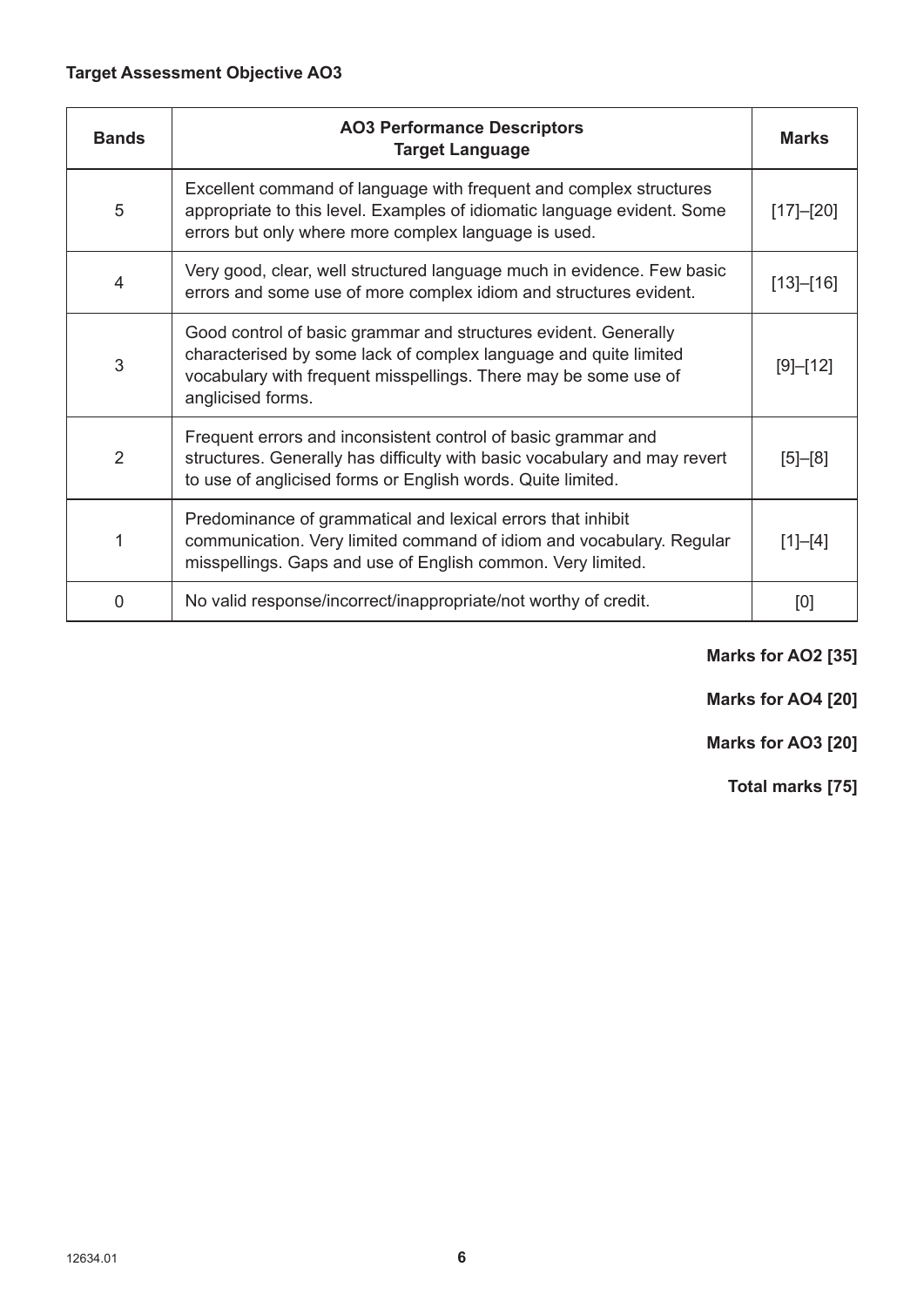#### **A2 3 Extended Writing Indicative Content**

Examiners should look for a cogent and structured answer based on **some** of the following points and others which may be relevant.

#### **Indicative Content**

The indicative content is in no way to be used as a means of grading the essay. These suggestions are presented as possible responses and have been drawn up by a team of examiners. Essays should be graded using the three grids for the three Assessment Objectives. The indicative content is offered as support for teachers and can be used when preparing for future examinations or mock examinations. In other words, a response should not be 'marked down' for not having all of these suggested points.

The indicative content is suggestive and not prescriptive nor exhaustive. Alternative content may be acceptable if it is appropriate to the question asked and leads to a well-structured and coherent response and if it is grounded in pertinent textual reference (AO4). Grounding points in the text may be by direct quotation, paraphrase or specific allusion. This should be done clearly and accurately so that the teacher can easily see where the text supports the point being made.

There is no word limit, however, if candidates write an excessive amount, they may lose marks because they may include irrelevant material and make more grammatical errors.

For further information, please refer to the advice and guidance given in The Chief Examiner's Report.

#### **1 Dürrenmatt:** *Der Besuch der alten Dame*

- **(a)** Wie werden Liebe und Ehe in diesem Stück dargestellt?
	- Claire und Ills Jugendliebe (unecht/romantisch verklärt)
	- egoistisch
	- das Kind, das aus der Beziehung entstand, war dem Tode geweiht
	- Claires Rache an den Männern
	- Ehe als Mittel, um reich zu werden und um Männer auszunutzen
	- Ill und seine Frau unechte Liebe, ebenfalls eine Verbindung, die materiellen Nutzen bringt
	- Ills Liebe zu seinen Kindern?

#### **oder**

- **(b)** Welche Rolle spielt der Bürgermeister in diesem Stück?
	- angesehene Respektsperson in Güllen
	- er repräsentiert die Stadt
	- Ill soll sein Nachfolger sein
	- angeblich ist er Ills Freund
	- er lässt sich wie alle anderen vom Geld verführen: neue Schuhe, neue Krawatte, neue Schreibmaschine
	- schließlich schlägt er Ill Selbstmord vor
	- am Ende inszeniert er Ills Tod
	- und nimmt den Scheck entgegen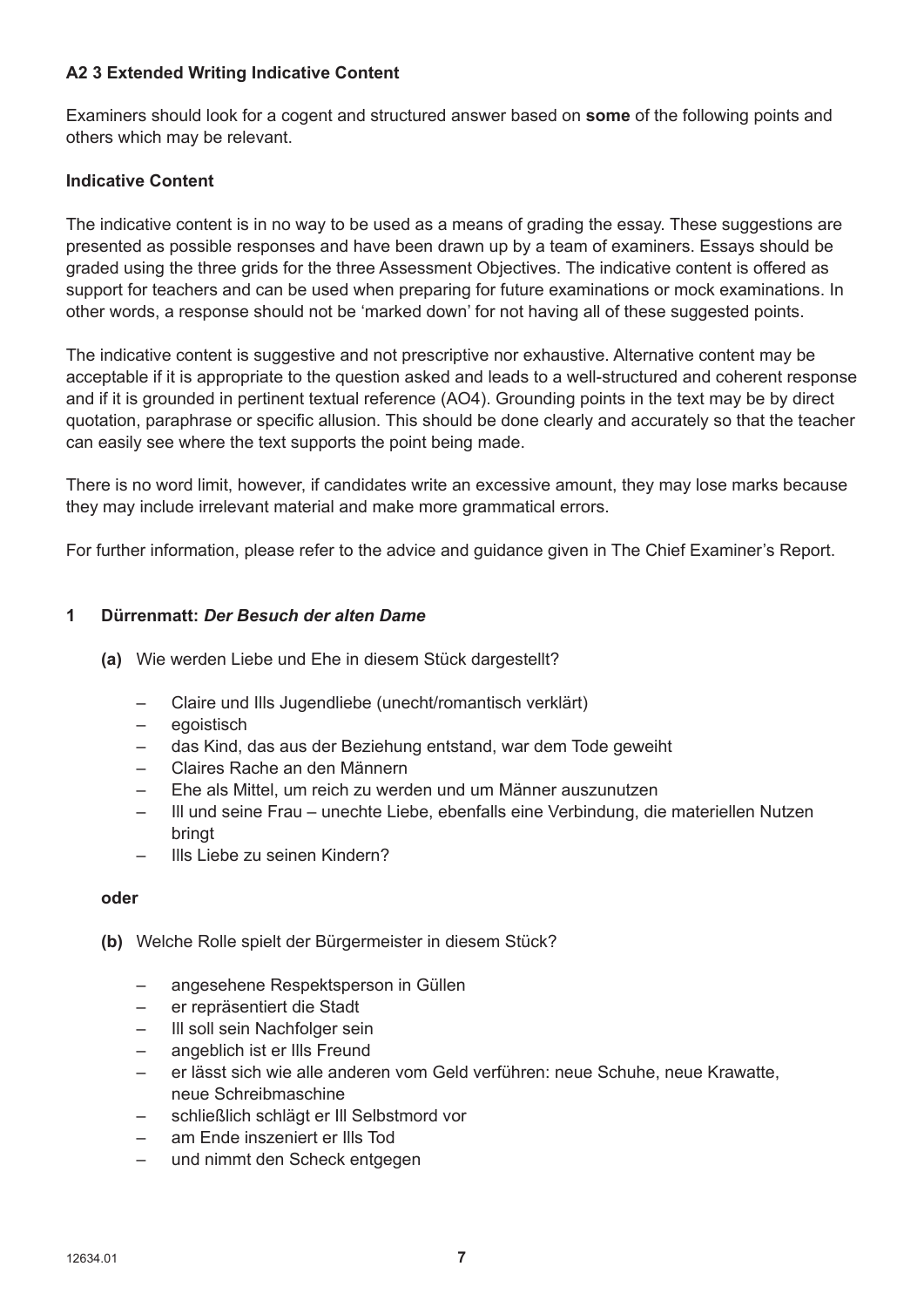#### **2 Frisch:** *Andorra*

- **(a)** Welche Rolle und Bedeutung hat der Lehrer Can in diesem Stück?
	- Cans Stellung in der andorranischen Gesellschaft
	- Seine Lebenslüge
	- Sein Verhältnis zu Andri
	- Cans Betrug gegenüber seiner Familie, der Senora und den Andorranern
	- Seine Mitverantwortung für die tragischen Ereignisse in Andorra
	- Cans Schuld und Tod

#### **oder**

- **(b)** Inwiefern ist Angst ein zentrales Thema in diesem Stück?
	- Die Stimmung im ersten Bild
	- Angst vor den Schwarzen
	- Barblins Sorgen um Andri
	- Andris Angst vor dem Soldaten und den anderen Andorranern
	- Andris Angst wird Mut
	- Angst vor der Judenschau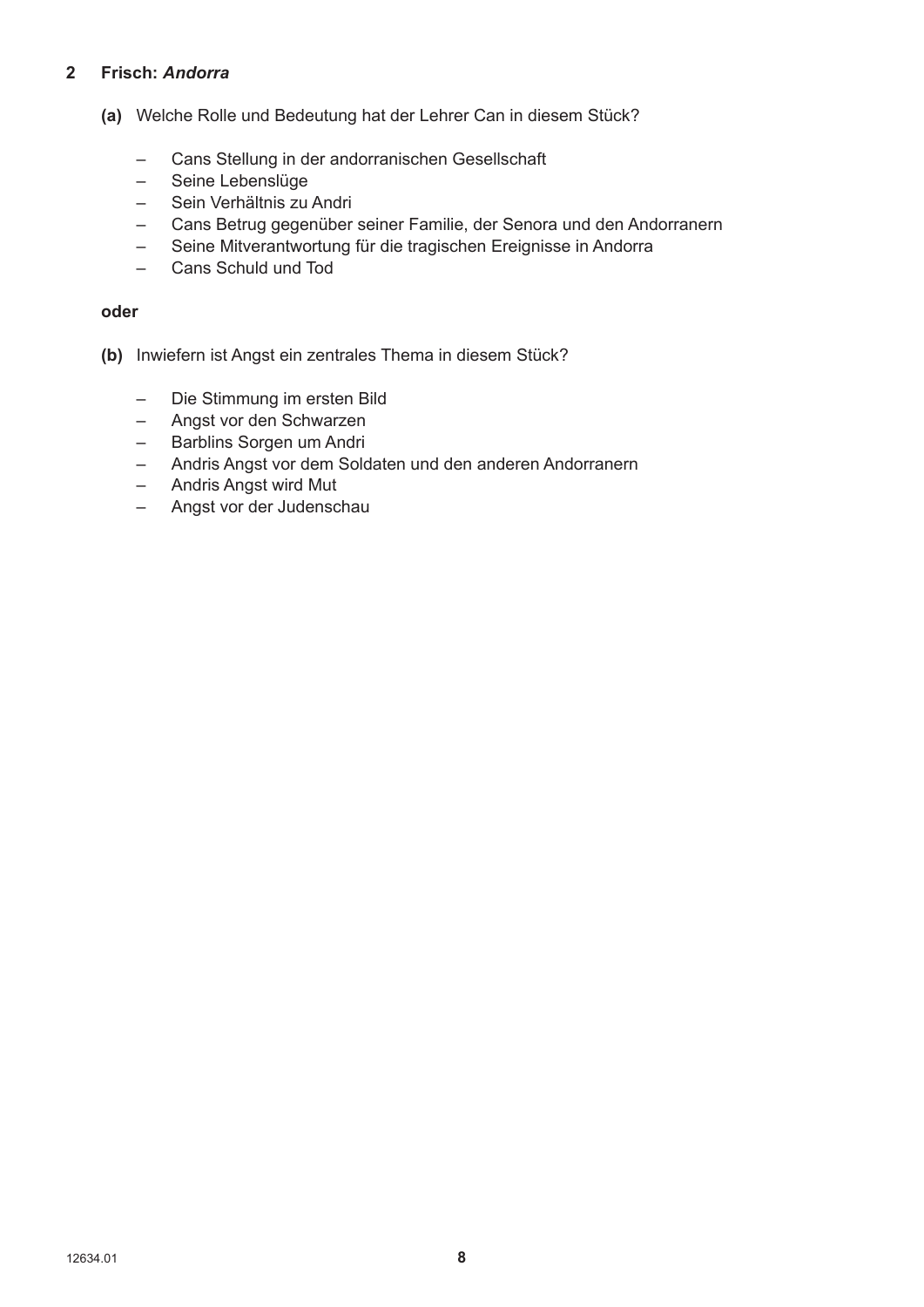#### **3 Herrndorf:** *Tschick*

- **(a)** Wer sind die 'Asis', die 'Asozialen' in diesem Roman und wie werden sie dargestellt?
	- Tschick der Russe, ein Kleinkrimineller, zweifelhafte (kriminelle) Verwandtschaft, man erfährt nichts über seine Eltern, eine außergewöhnliche Schullaufbahn, Alkoholiker, hat keine Freunde, ist schwul, ist intelligent und kreativ
	- Maik der Außenseiter in seiner Klasse, hat keine Freunde, ist begabt, (kaputte Eltern) Mutter ist Alkoholikerin, Vater ist bankrott, wird auch kriminell
	- Isa Eltern unbekannt, lebt auf der Müllkippe, Ausreißerin, zweifelhaftes Elternhaus/ Verwandtschaft, sie ist begabt (kann unglaublich gut singen und laufen), ist aber auch schlau, freiherzig, ein freier Geist
	- Tschick und Isa passen nicht in die nach außen hin scheinbar intakte Gesellschaft, in der Maik lebt. Sie erscheinen schmutzig, verwahrlost und unsympathisch. Jedoch stellen sie sich als wahre, authentische Freunde heraus, da sie sich wirklich für Maik interessieren, ihn mögen und ihn verstehen.
	- Wir müssen unsere Vorstellungen von 'Asis' revidieren.

#### **oder**

- **(b)** Wie wird die Institution 'Schule' in diesem Roman dargestellt?
	- die Lehrer Typen aus der Sicht eines Schülers werden als weitgehend pädagogisch unfahig dargestellt

 Schürmann (Deutsch) hat keine Disziplin im Unterricht, wenig Respekt von den Schülern, zeigt kein Verständnis für Maik, als er seine Reizwortgeschichte vorliest

- Wagenbach (Geschichte) ist autoritär und demütigt die Schüler, deshalb haben sie Angst vor ihm
- Wolkow (Sport) ist ein exzentrischer Fußballfanatiker
- Strahl (Mathe) ist ein sehr strenger Lehrer, der nie gute Noten gibt
- Kaltwasser (Deutsch) kann mit Kreativität nichts anfangen und bevorzugt Interpretationen, wie sie auf Google zu finden sind
- Grundschullehrer Bretfeld ist der einzige Lehrer, den Maik im Nachhinein für einen guten Lehrer hält, da er ihm das Bumerang-Schnitzen beigebracht hat
- Maik ist gut in Mathe sowie im Hochsprung und im Zeichnen; er liest Literatur und interessiert sich für Pflanzen und Bäume. Trotzdem hält er sich für einen schlechten Schüler.
- in der Schule lernt man nicht immer das, was wirklich wichtig fürs Leben ist (die Geografie Deutschlands; wie man sich ohne Kompass zurechtfindet; wie man Benzin aus einem Tank saugt ... )
- die Gruppendynamik in der Klasse ist wichtiger für die Jugendlichen als der Unterricht
- Schule ist der wichtigste Ort für Kinder/Jugendliche neben der Familie Isa fragt interessiert nach der Schule